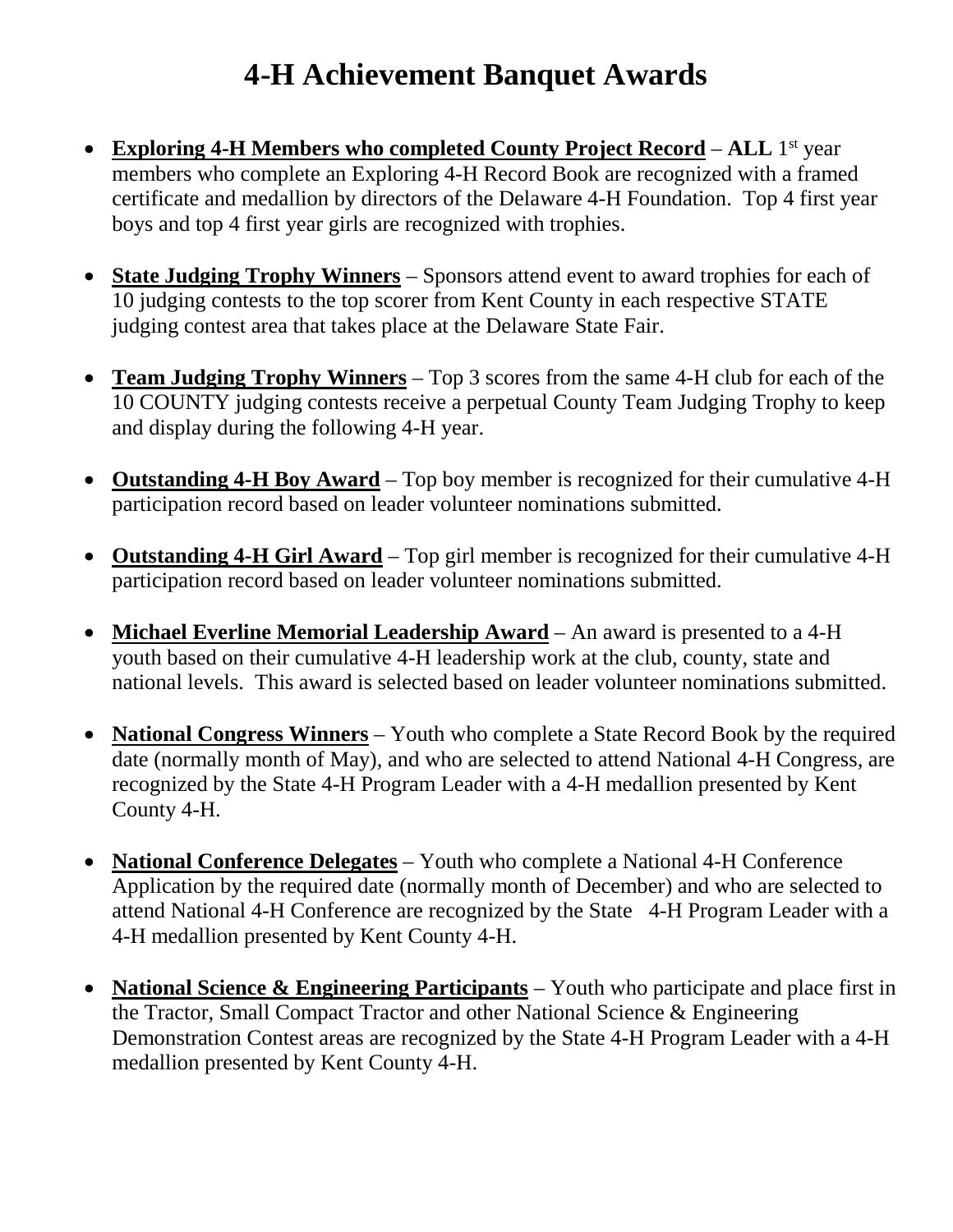- **Attendees of other National Events** Youth who are selected to attend any other National 4-H event are recognized by the State 4-H Program Leader with a 4-H medallion presented by Kent County 4-H.
- **Betty Niblett Award** The overall winner from State 4-H Horse Show who acquires the most points in showmanship and equitation is recognized as the recipient of this award. It is presented at the Kent County Achievement Banquet if the overall winner is a member of Kent County 4-H.
- **Moore Family Goat Award** The Moore Family awards a market goat(s) to selected member(s) who submit a required essay by the required date (normally month of September).
- **Double "K" Showpigs Swine Award** Kayla and Kristen Kemp award a market hog(s) to selected member(s) who submit a required essay by the required date (normally month of September).
- **County Educator Awards** The 4-H County Educators recognize four 4-H youth with the County Educator "H" Awards based on outstanding attributes they display in the County 4-H Program.
- **Public Presentation Awards** Each member that submits required form indicating they completed 4 presentations during 4-H year is awarded a gift from the Kent County Order of Links. Presentations can include a county demonstration, state demonstration, county public speaking contest, state public speaking contest, and presentations or reports to a 4- H or non-4-H group.
- **Community Service Award** A certificate is presented by the Kent County Order of Links and is given to any youth who submits a form detailing 25 or more hours for youth 11 and under (including Cloverbuds) and 50 or more for youth 12 and up of community service preformed during the 4-H year.
- **Prudential Spirit of Community Awards** Kent County 4-H will recognize the top 4 High School and top 4 Middle High School youth based on their volunteer community service work completed during the past 4-H year. The top winner in each age division is submitted to the state level contest. The two overall winners are required to complete and submit the required application for this contest.
- **David Pritchett Community Service Award** Up to two clubs are presented with this award based on their overall club efforts with volunteer community service projects. Clubs are required to submit a form detailing the volunteer service work completed. This award is presented by the Pritchett Family in memory of David Pritchett who was a former Kent County 4-H member.